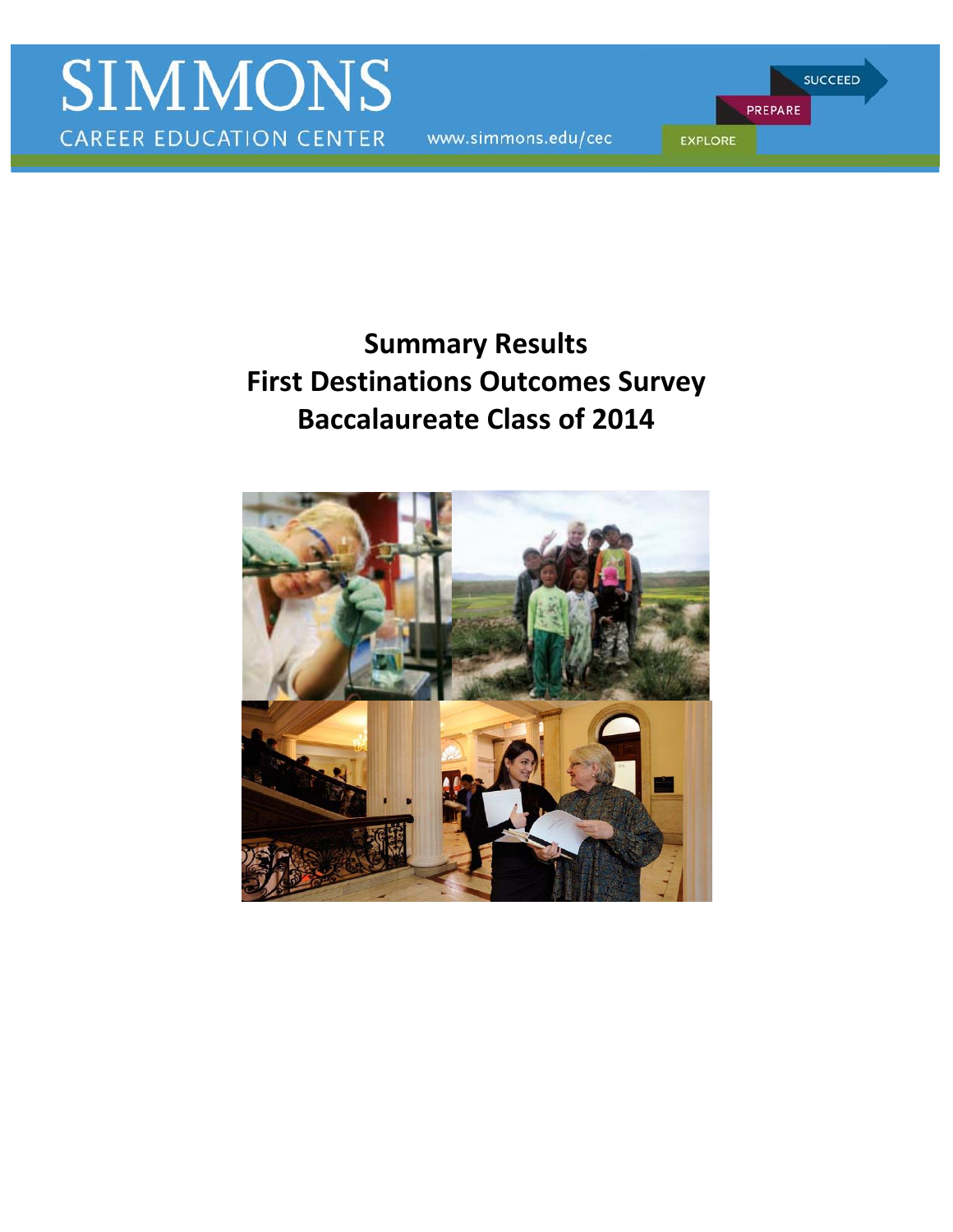Each year Simmons College surveys alumnae from the previous year's graduating baccalaureate class to determine their employment and/or further education status. The most recent survey was conducted in the spring and fall of 2014 for the Class of 2014. The following is a summary of the results from that survey:

#### **KNOWLEDGE RATE**

| Knowledge Rate (% for whom data obtained): | 80%                                  |
|--------------------------------------------|--------------------------------------|
| <b>Total No. of Graduates Surveyed:</b>    | 477                                  |
| <b>Total No. for Whom Data Obtained:</b>   | 382                                  |
| No. of Cohorts Surveyed:                   | 4 (Aug & Oct, 2013; Jan & May, 2014) |

### **Largest Majors and Knowledge Rate:**

| <b>Department</b>   | <b>Rank</b> | <b>Total Grads</b> | <b>Knowledge Rate</b> |
|---------------------|-------------|--------------------|-----------------------|
| <b>Nursing</b>      | 1           | 164                | 68%                   |
| Communications      | 2           | 52                 | 88%                   |
| <b>Biology</b>      | 3           | 47                 | 85%                   |
| PT/Exercise Science | 4           | 43                 | 91%                   |
| Psychology          | 5           | 30                 | 70%                   |
| Management          | 6           | 27                 | 89%                   |

# **CAREER OUTCOMES**

| <b>Career Outcomes Rate (FT +PT):</b> | 87% |
|---------------------------------------|-----|
| <b>Employed Full-Time:</b>            | 48% |

| <b>Engaged in Military or Volunteer Service:</b>   | 2%  |
|----------------------------------------------------|-----|
| <b>Enrolled/Enrolling in Continuing Education:</b> | 22% |
| <b>Full-time Rate (sub-total):</b>                 | 72% |
| Employed Part-Time (temp, internship, etc.):       | 15% |
| <b>Seeking Employment:</b>                         | 12% |
| Other:                                             | 1%  |
| (sub-total) 13%                                    |     |
| <b>TOTAL: 100%</b>                                 |     |

# **EMPLOYMENT** (all data for those employed full-time)

 **Top Fields of Employment:** 

| 1. Health Care                    | 50% | 3. Education    | 6% |
|-----------------------------------|-----|-----------------|----|
| 2. Business & Finance             | 9%  | 4. Retail       | 5% |
| <b>Communications &amp; Media</b> | 9%  | <b>Sciences</b> | 5% |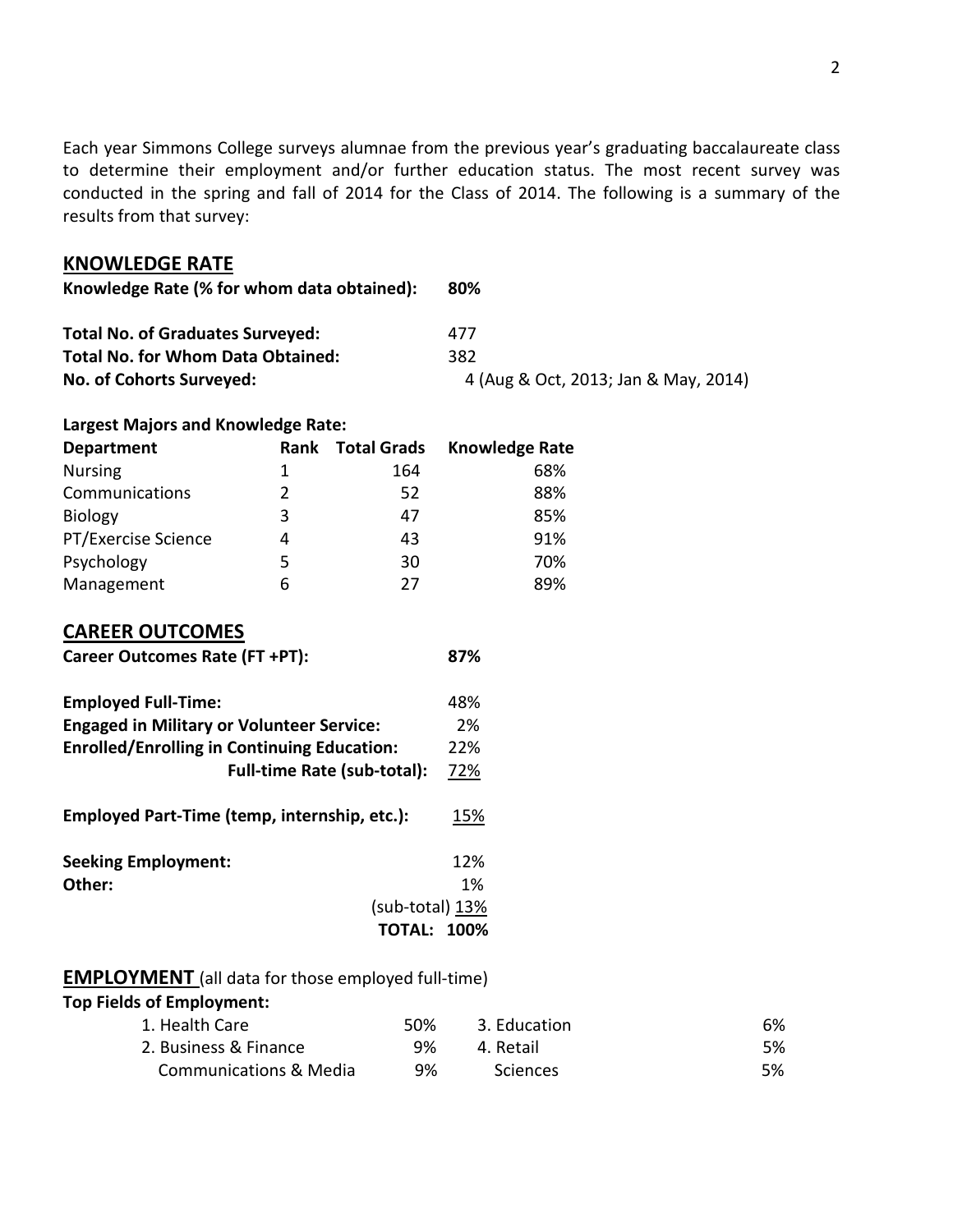#### **Top Employers:**

More than two hires:

- Beth Israel Deaconess Medical Center
- Brigham & Women's Hospital
- Boston Children's Hospital
- Massachusetts General Hospital
- Franciscan Hospital for Children

#### **Selected Other Employers:**

- Big Brothers Big Sisters
- Boston Private Bank & Trust
- Communispace
- Fleishman Hillard
- GEICO
- HubSpot
- JWT
- Liberty Mutual

#### **Relation to Major:**

• Very Related/Somewhat Related 88%

#### **Length of Job Search:**

- 1. 3-6 months after graduation 34%
- 2. Within 3 months of graduation 33%
- 3. By graduation 18%
- 4. Over 6 months after graduation 15%

#### **Method of Finding Job:**

- 1. Networking 37% 2. Internet job site 28%
- 3. Direct employer contact 11%
- 4. Internship/clinical placement 10%

#### **Salary:**

|  | Average Salary | \$45,657 |
|--|----------------|----------|
|--|----------------|----------|

- Median Salary \$47,000
- Range • Range  $$17,000 - $92,000$

### Two (2) hires each:

- Brown Brothers Harriman
- Lowell Community Health Center
- New England Baptist Hospital
- Spaulding Rehabilitation Hospital
- Visiting Nurse Association of Boston
- Westwood-Mansfield Pediatric Assoc.
- Newbury Public Schools
- Peace Corps
- Putnam Investments
- RueLaLa
- TaskRabbit
- Twitter
- US Army
- Wellington Management